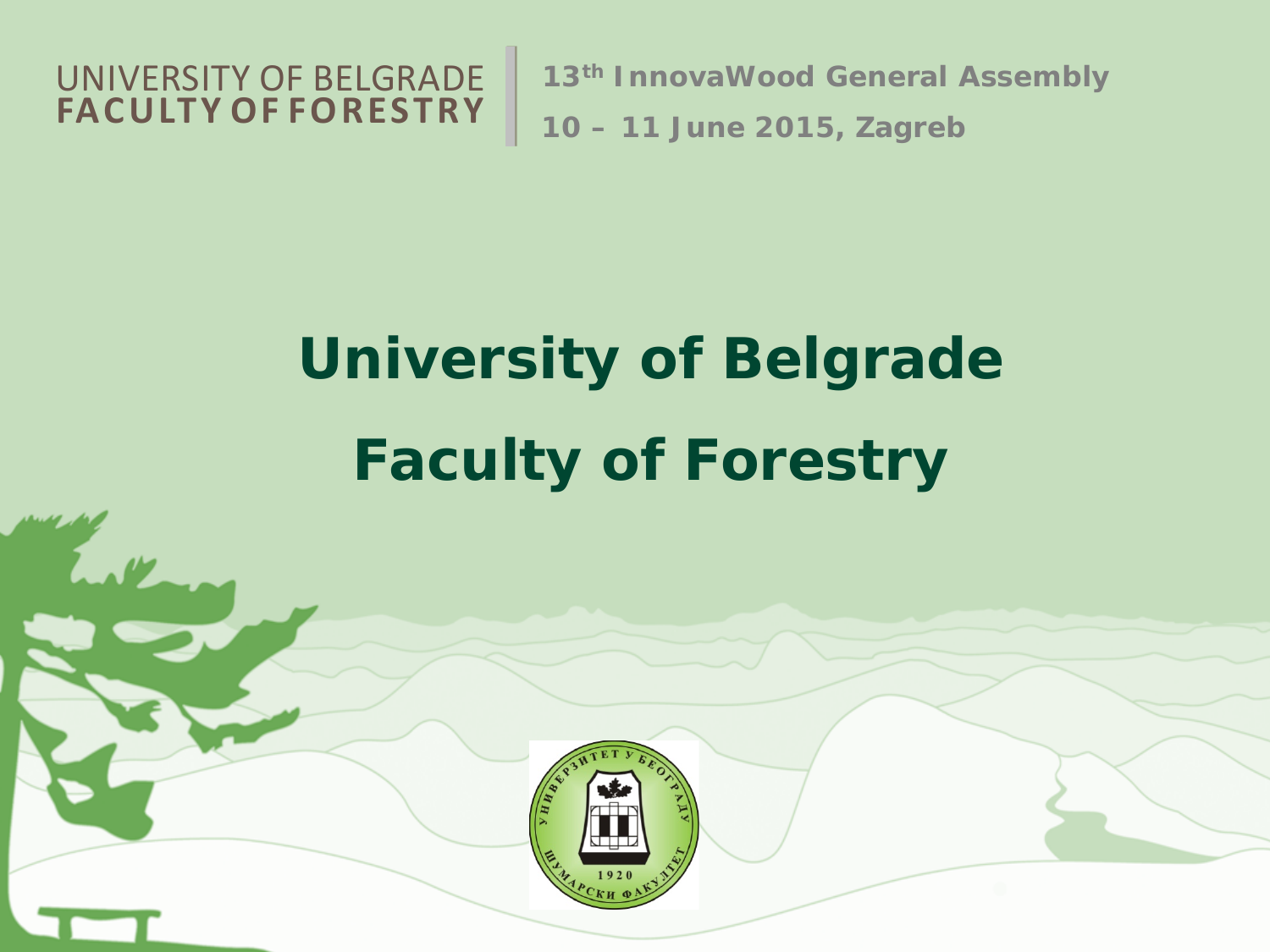# *The Faculty*

 the oldest and the highest scientific institution of higher education in the fields of forestry and wood science in Serbia

#### 4 departments:

UNIVERSITY OF BELGRADE

**Y OF FORESTRY** 

- Department of Forestry
- Department of Technology, Management and Design of Furniture and Wood Products
- Department of Ecological Engineering for Soil and Water Resources Protection
- **Department of Landscape Architecture and Horticulture**

**13th InnovaWood General Assembly**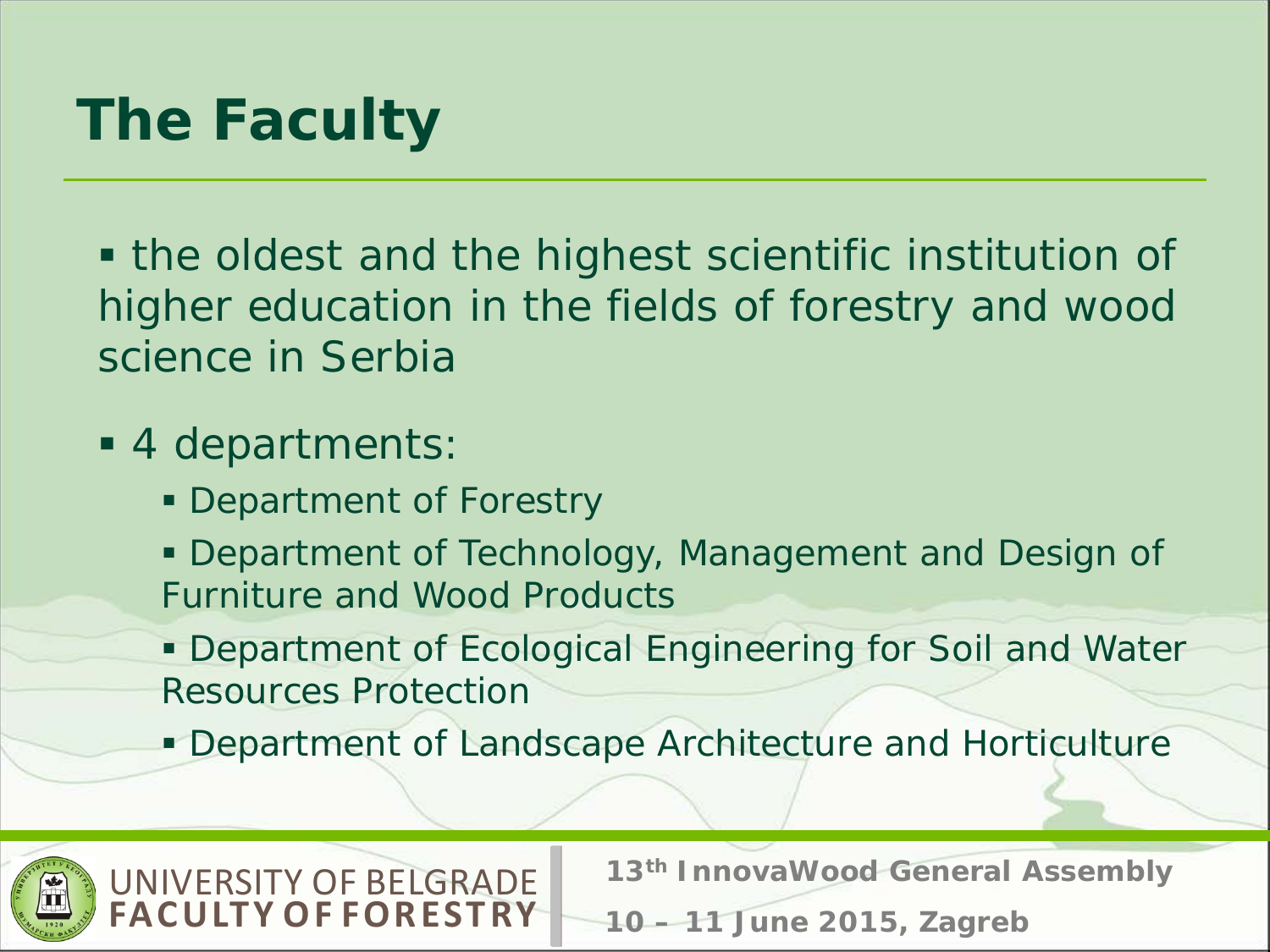## *The Faculty today*





**13th InnovaWood General Assembly 10 – 11 June 2015, Zagreb**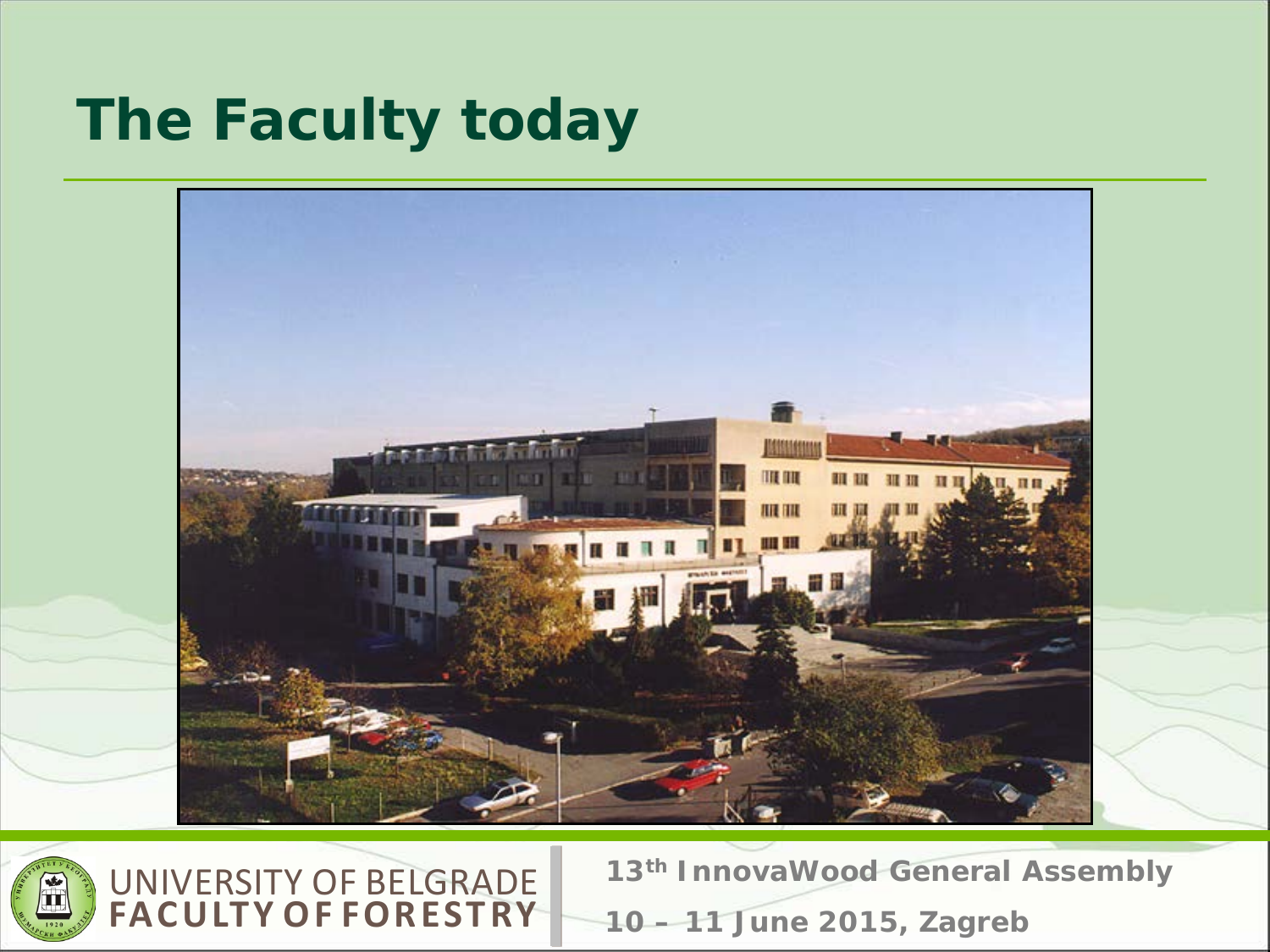# *The Faculty today*

- 4 departments
- 20 subdepartments

UNIVERSITY OF BELGRADE

- **290 employees** 
	- **130 lectures and researchers**
- more than 2000 students

**Y OF FORESTRY** 



**13th InnovaWood General Assembly**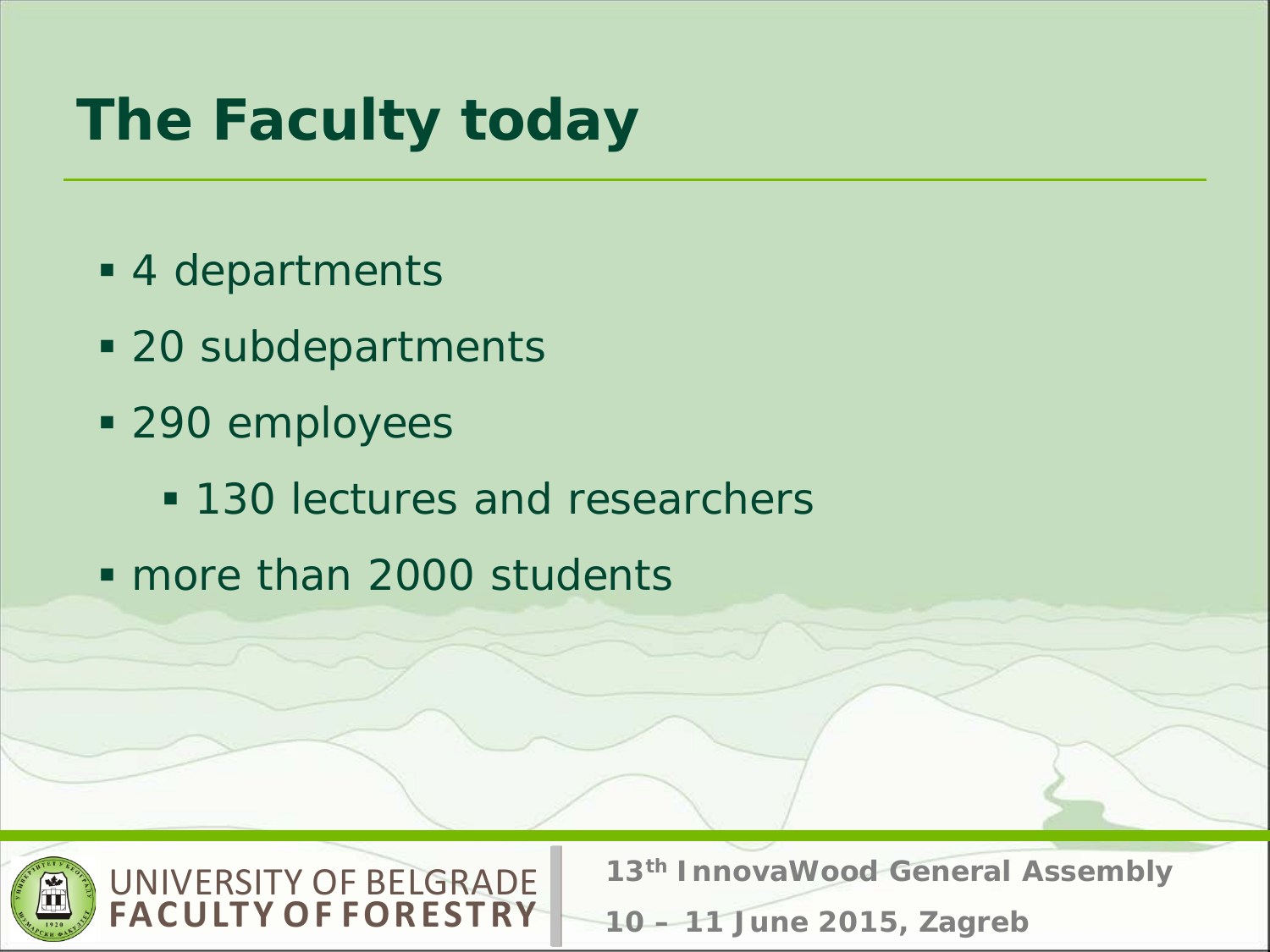

#### **System of studies:**

#### **Bachelor + Master + PhD**

**4 + 1 + 3**



**13th InnovaWood General Assembly**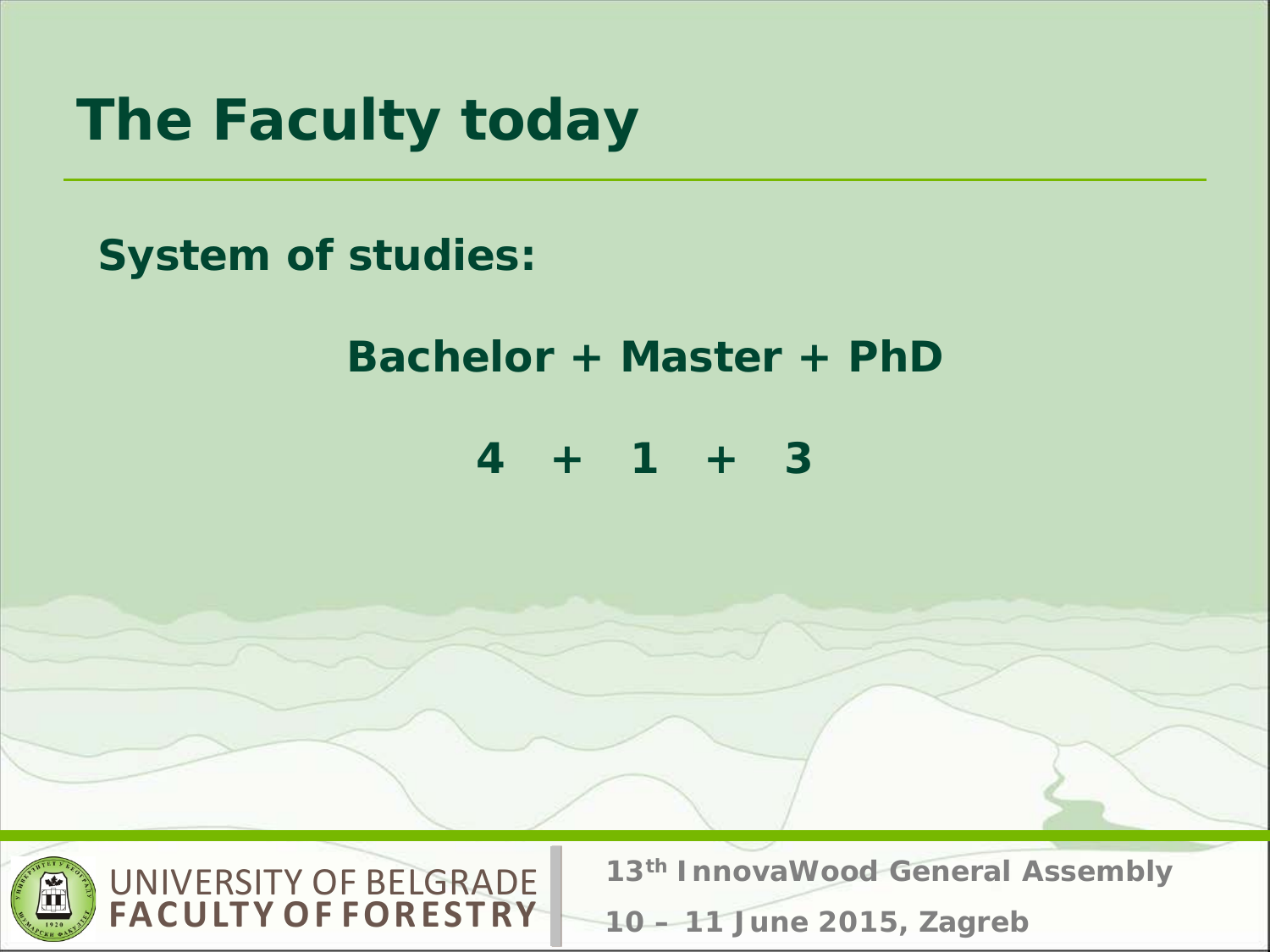### *Educational and Research Facilities*

#### **Educational station "Goč" (Central part of Serbia)**

**Established in 1956**

**Area 3 700 ha**

 **includes: forests, forest nurseries, a complex of buildings (for 150 people)**

**old sawmill**

 $\blacksquare$  new kilns (2x25 m<sup>3</sup>), stea **and boiler (150 kW)**





**13th InnovaWood General Assembly 10 – 11 June 2015, Zagreb**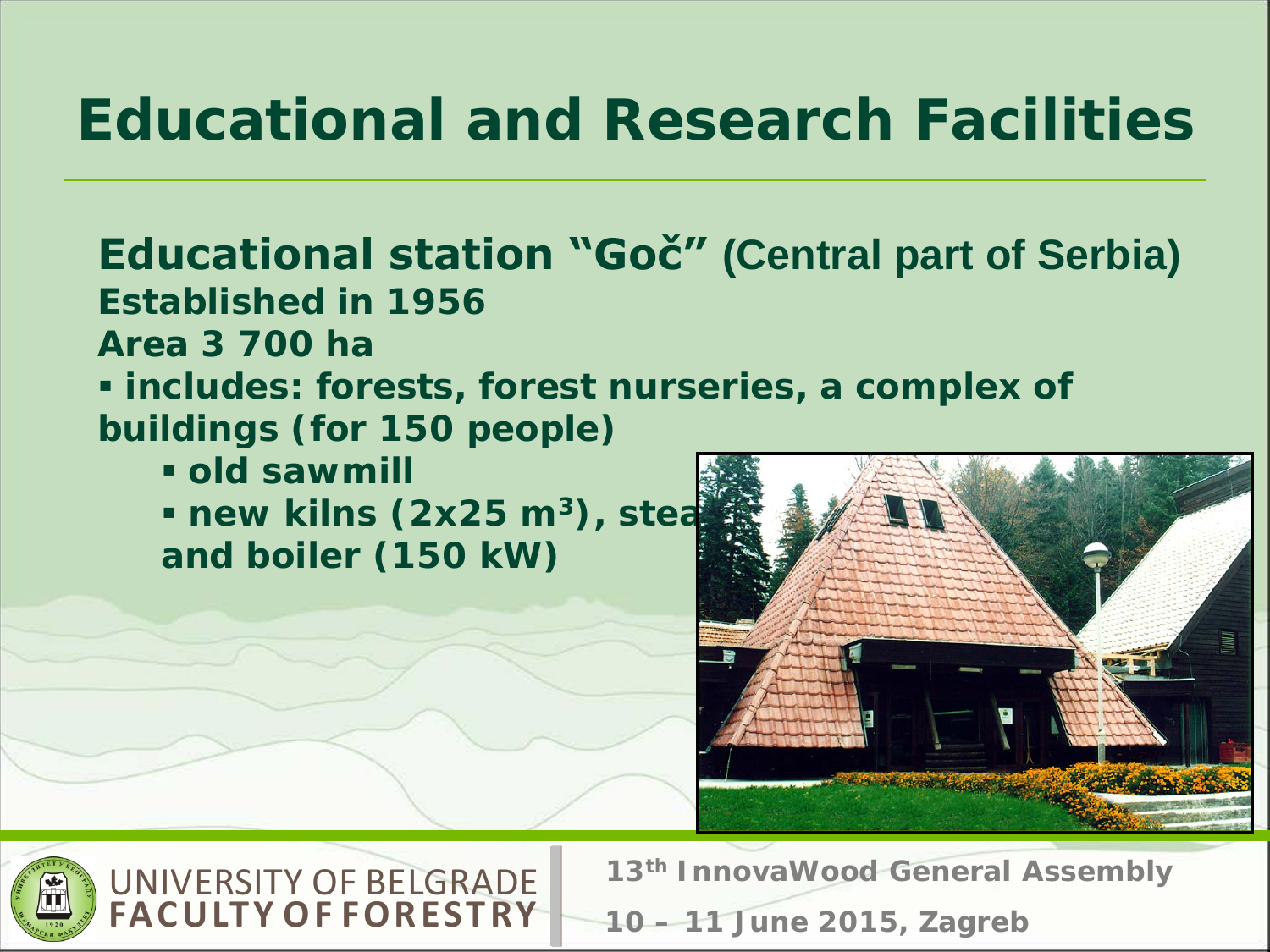### *Educational and Research Facilities*

#### **Educational station "Debeli Lug" (east of Serbia) Area 2 000 ha**

**Arboretum (Belgrade) Established in 1956 Area 2 ha More than 300 species**

**FACULTY OF FOREST RY**





**13th InnovaWood General Assembly 10 – 11 June 2015, Zagreb**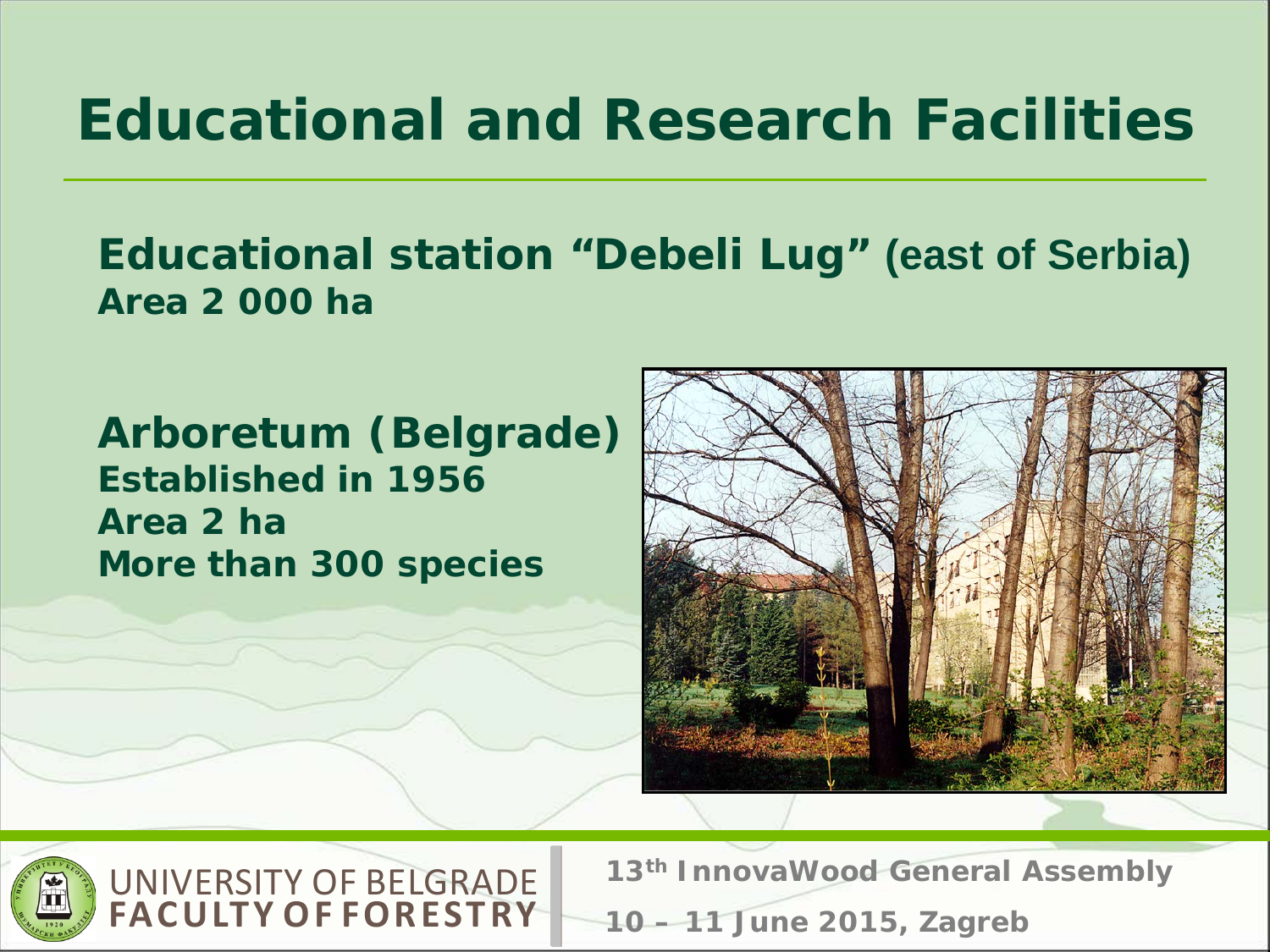#### **Department of Technology, Management and Design of Furniture and Wood products**

- 90-110 students per year
- 6 laboratories









**13th InnovaWood General Assembly**